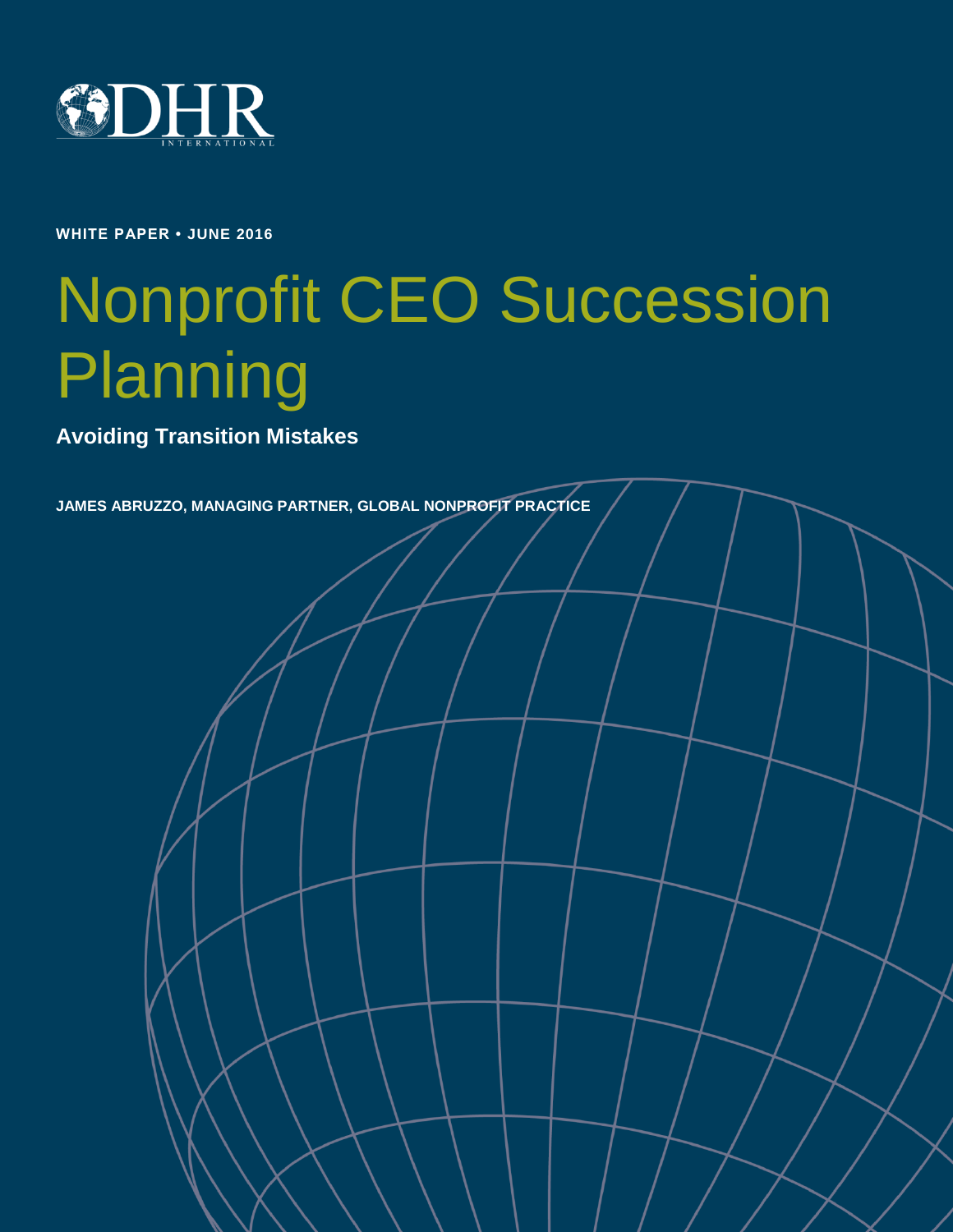## **Executive** Summary

Insuring outstanding management leadership is arguably the single most important responsibility of the nonprofit board. The CEO, more than any other person or group, manages the financial affairs and shapes the programmatic vision that keeps the organization solvent, accessible and relevant.

Hiring a nonprofit CEO is complicated and costly. According to the SHRM, the cost of replacing an employee is equivalent to six to nine months of that person's compensation. The costs of hiring a senior level employee, particularly a CEO, can be much greater. And the costs are more than just financial: the interregnum between the departure of one CEO and the hiring of the next may bring loss of productivity, interrupt fulfillment of the organization's mission, derail a strategic plan, delay fundraising campaigns and spark the departure of other executives. And even after a new person is hired, the success or failure of the CEO will remain unknown for months, if not years.

Today, the accelerated rate of retirements among sitting CEOs creates a demand for leaders that is outpacing supply. Because of this, and for all the reasons noted above, succession planning for the nonprofit CEO is critical. Yet it is largely ignored.

A recent DHR International survey of more than 400 CEO members of the Association of Science and Technology Centers (ASTC) revealed a systemic absence of succession planning. Fewer than 15% of those surveyed indicated that their organizations had CEO

# Nonprofit succession planning today



Do you have a succession plan?

succession plans.

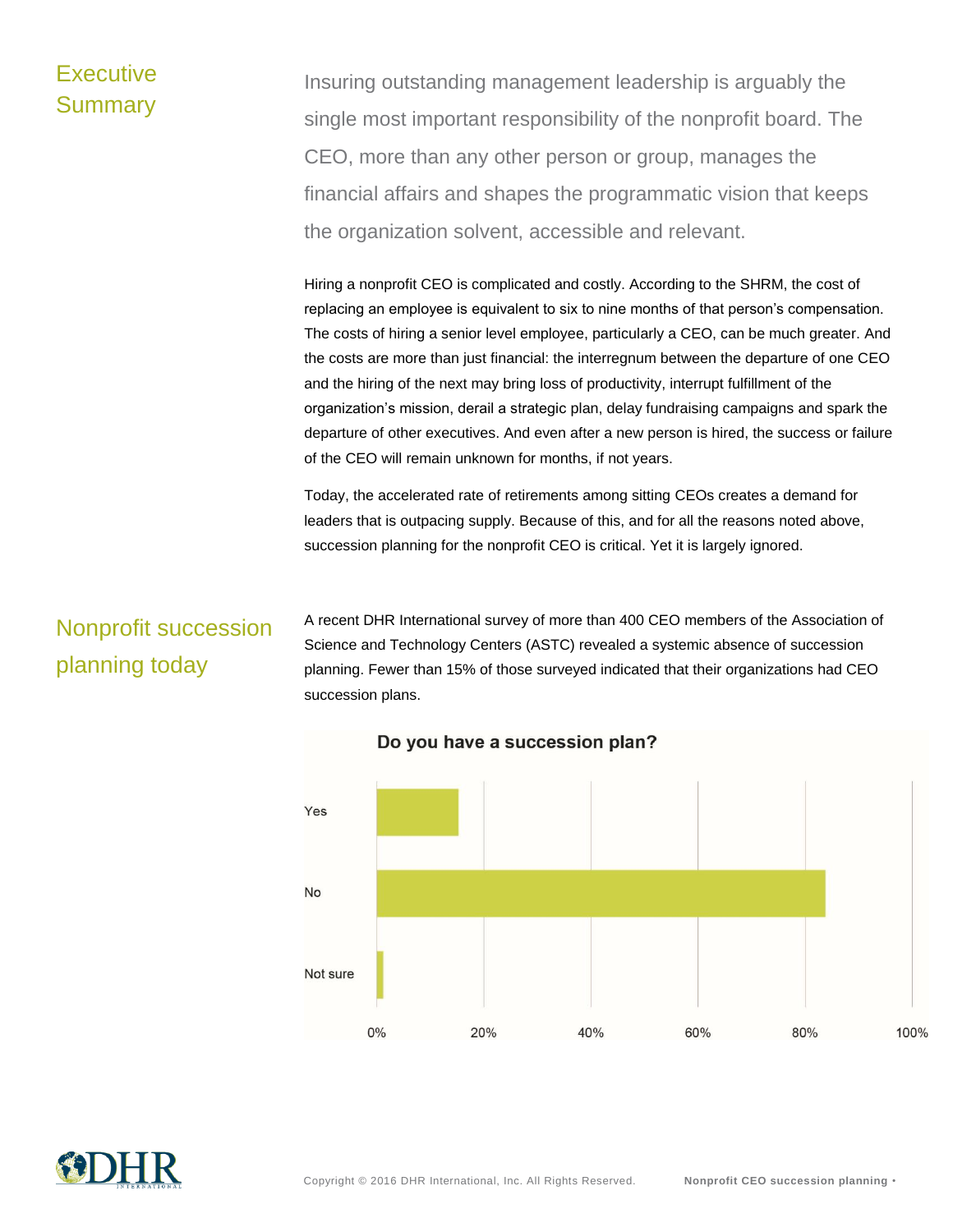These statistics are similar to the results of other formal and informal DHR surveys of arts, economic development and social service organizations and zoos and aquariums. An overwhelming majority of these survey respondents ranked succession planning as "important" or "very important." And there is ample evidence to conclude that similar responses are common among the vast majority of nonprofit organizations.



How important is a succession plan?

So, why the disconnect? While four out of five leaders believe that a succession plan is important, why do the majority of institutions operate without one?

It is true that many nonprofit organizations have small staffs and limited resources for training. And some CEOs feel threatened by the prospect of identifying a potential internal successor or even discussing succession. The respondents of the ASTC are CEOs, not board members, so the results, though instructive, are perhaps one-sided. But the larger implications are overwhelmingly clear.



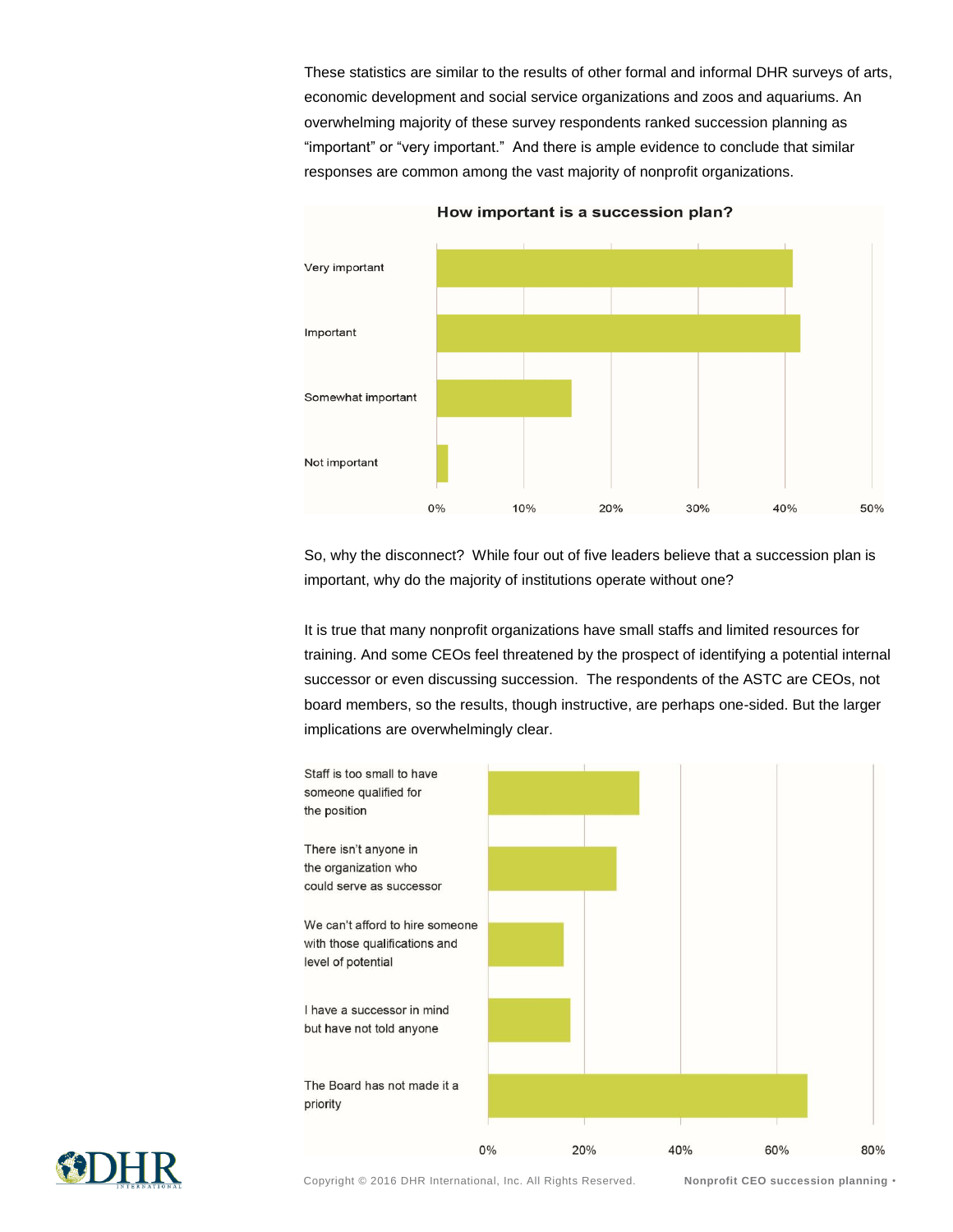## Succession Planning

More than two-thirds of the respondents believe that the reason their organization has no succession plan is that the board has not made it a priority. Of the organizations with a succession plan, most were initiated by the CEOs themselves. For many CEOs, however, other challenges take priority.

While the importance of succession planning is acknowledged by virtually every stakeholder, the urgency of other, more pressing "here and now" issues explain the overall absence of succession planning.



In addition to Executive Search, DHR offers succession planning services to select clients. However, boards and CEOs of nonprofit organizations can take the initiative and create their own CEO succession plans.

There are two forms of succession plans: emergency and strategic.

## **Succession** Planning

#### **The Emergency Succession Plan**

The emergency plan, which according to the data, only five of the ASTC organizations have in place, prepares the organization for when there is an unplanned, extended absence of the CEO. According to the Center for Nonprofit Advancement, "a temporary absence is one of less than three months in which it is expected that the CEO will return to his/her position once the events precipitating the absence are resolved. An unplanned absence is one that arises unexpectedly." The emergency succession plan is also in place for the tragic and sudden loss of a CEO due to death or severe disability. An emergency succession plan is approved in advance by the board and known throughout the organization. It identifies the agreed-upon steps to take (see below) during such an emergency.

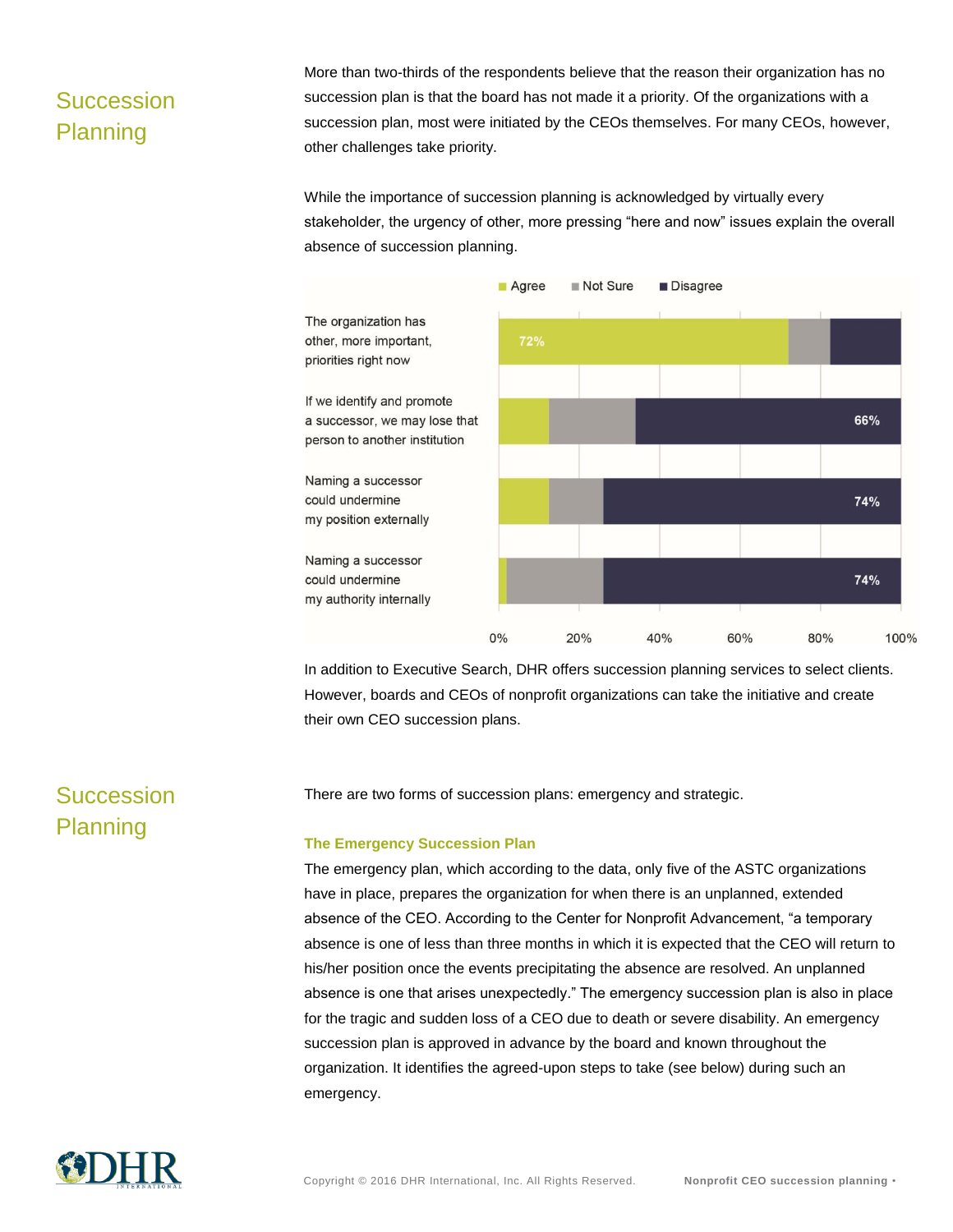There are five steps to an effective emergency succession plan:

#### **Step 1. Acting CEO**

Since the planning happens in advance, the board and the sitting CEO identify who will take the position of Interim CEO in the event of an unplanned absence of the CEO; a second and third alternative may also be identified.

The Board of Directors formally authorizes the Executive Committee to implement the terms of the emergency plan. In the event of the unplanned absence of the CEO, a predesignated staff member immediately informs the Board Chair of the absence. As soon as it is feasible, the Chair convenes a meeting of the Board or Executive Committee to review the procedures described in the plan and, if circumstances require, make modifications.

#### **Step 2. Governance responsibility**

The plan specifies which members or committee would be responsible for monitoring the work of the Interim CEO. It is imperative that those named be sensitive to the special support needs of the Interim and the entire organization.

#### **Step 3. Communications Plan**

The presence of an orderly plan adds credibility and stability to the organization. Once responsibilities are transferred to the Interim CEO, the Board Chair notifies staff, all board members, key volunteers, government contract officers, foundation program officers, civic leaders, major donors and other stakeholders of the temporary leadership structure.

#### **Step 4. Completion of Short-Term Emergency Succession Period**

The Interim CEO and the board determine when the CEO will return. When it becomes certain the CEO will not return, the board activates the formal succession plan, if a succession plan is in place. With no formal plan, a search committee is formed.

#### **Step 5. Authority and Compensation of the Acting CEO**

The interim CEO's authority around decision-making will be predetermined; everything from seemingly simple details like security passcodes, access to confidential personnel information, signing authority, etc. is already scripted. There may be a temporary salary increase or a bonus during the Interim CEO's tenure, which should also be outlined in the emergency succession plan.

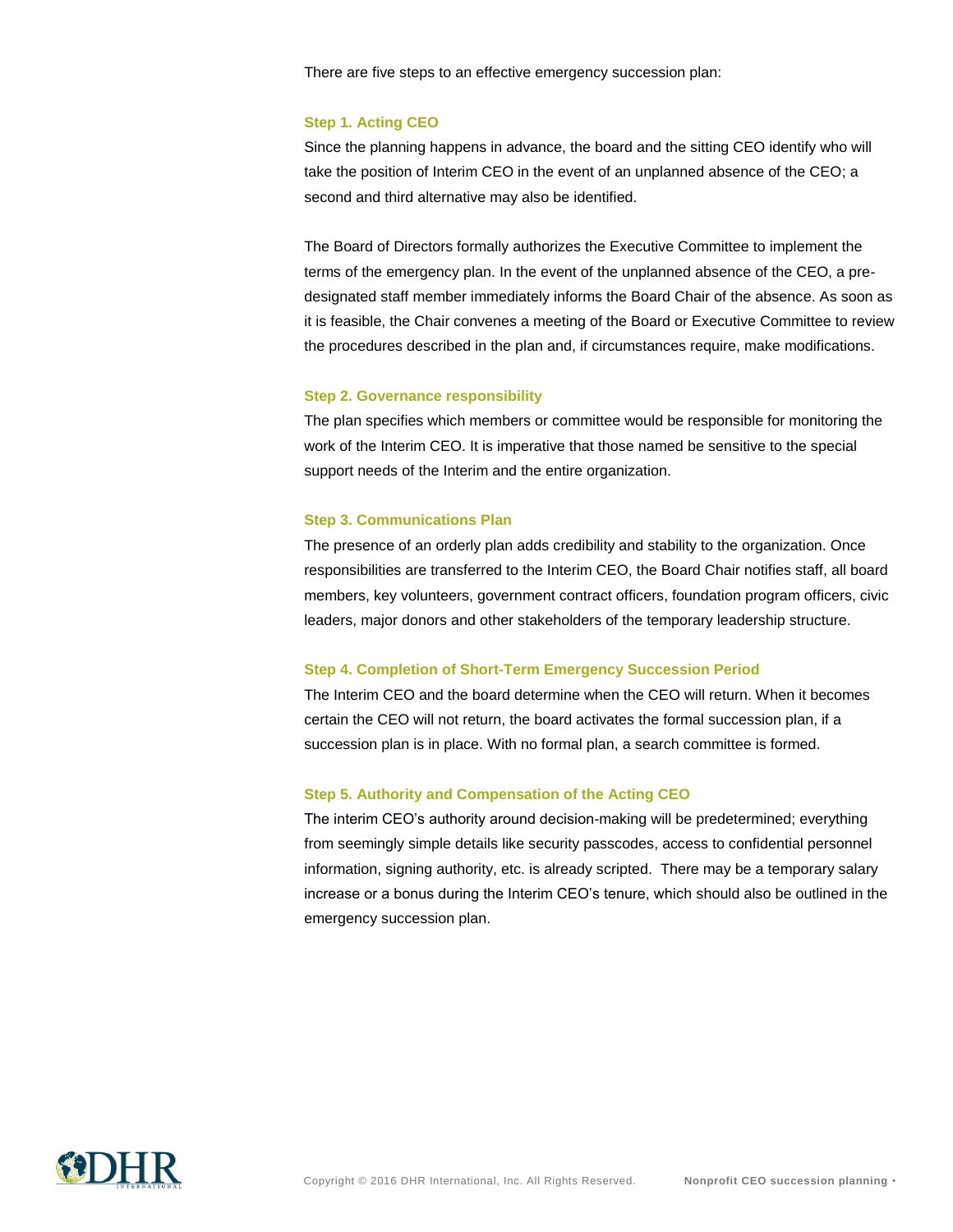#### **The Strategic Succession Plan – A Case Study**

*An executive committee member of a major, international performing arts organization also served on the board and succession planning committees of two Fortune 100 corporations. Under his guidance and chairmanship, a succession planning committee was created five years before the anticipated retirement of both the long-standing artistic and executive directors; each was offered long-term contracts with retention bonuses. The executive director's contract extended one year past that of the artistic director. The plan anticipated that the same board chair would continue through the transition of both positions. The best succession plans minimize concurrent leadership changes. The planning committee also asked the Executive Director to identify potential internal successors.*

*While the organization was fortunate to have a generous timeframe in which to find and onboard a new Executive Director, it also had someone ready to step in, not only as an interim Executive Director, but as a viable candidate for the actual position.*

The most effective strategic succession plans require an ongoing effort by the board and the CEO. The best plans are written, approved by the board executive committee, reviewed annually and revised as required. Following are the steps to succession planning.

#### **Step 1. Form a succession planning committee**

Every board should have a committee responsible for succession planning. It may be the executive committee. In some cases, a separate succession planning committee is formed and fully empowered to develop the succession plan.

#### **Step 2. Create and codify a contract**

The strategic succession plan is tied to the CEO contract. Less than half of the CEOs in nonprofit organizations have a formal employment contract. An employment contract for the CEO identifies the length of employment, the dates when the contract terms would (or could) be extended, and often provides an incentive for the CEO to remain in the position through the end of the contract (sometimes in the form of a 457 (f) plan). The term, which need not be known publicly or even among the staff, provides the timeline and road map for the plan. For more information on the nonprofit CEO contract, see the DHR thought leadership piece, "Negotiating the Nonprofit CEO Contract."

#### **Step 3. Identify required skills and experiences**

Organizations change. The environment in which they exist is fluid. Therefore, the behavioral profile and skill sets of the next CEO will likely differ from those of the incumbent. By understanding the strengths and challenges of the organization, anticipating its future needs (for example, a capital campaign, partnerships with other organizations, or a changing stakeholder base) the committee will profile the next CEO.

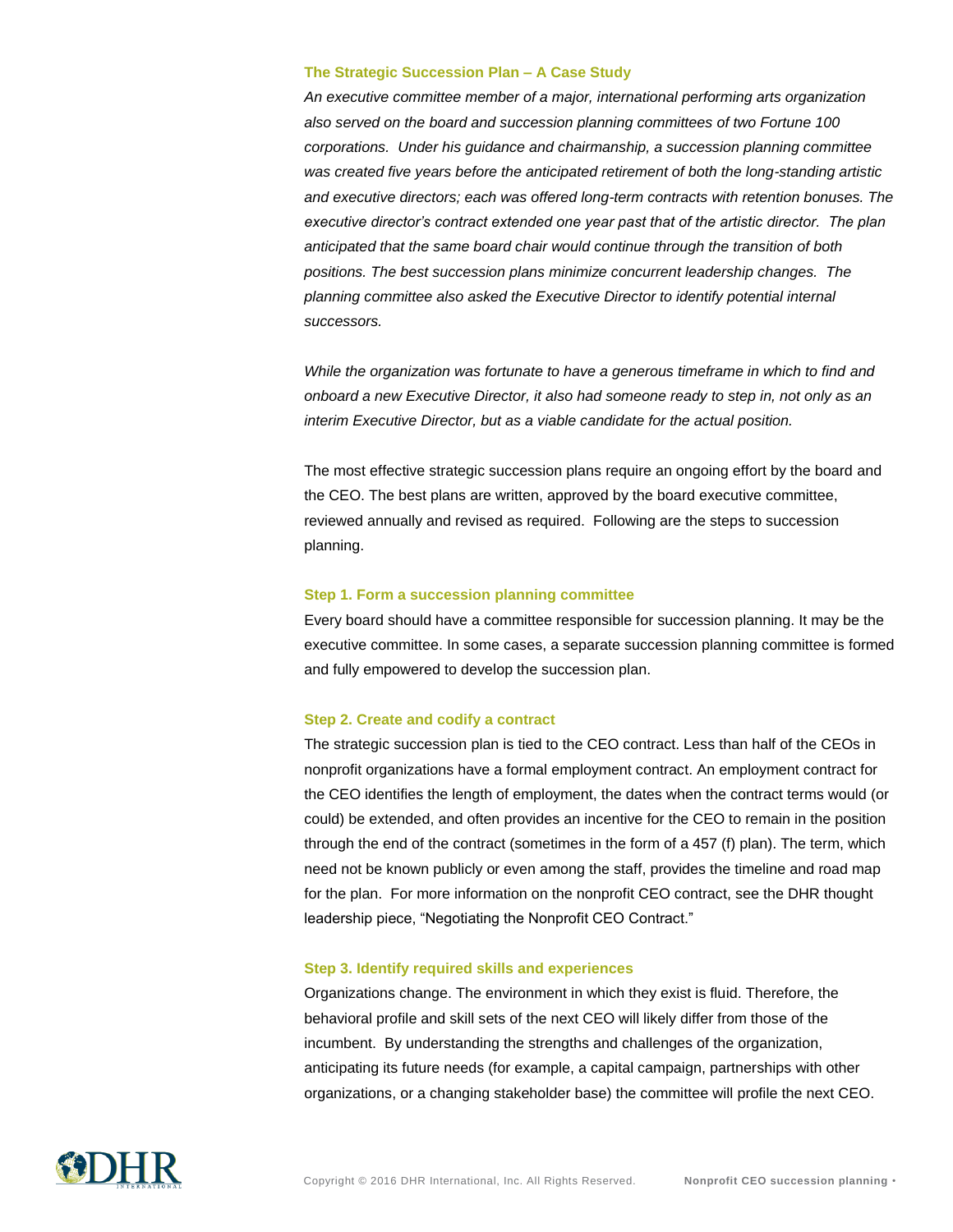#### **Step 4. Identify Internal Candidates**

Begin to provide the resources to supplement the skills necessary for any internal candidates. By understanding what will be needed in the future, internal candidates can receive additional training and, just as importantly, begin to take on a broader responsibility in the organization to position the person (or persons) both internally and externally. In the case of the international performing arts organization, the Executive Director, now part of the succession planning process, began to position one of the three senior managers; he began to take on a more public persona. He played a more prominent role at board meetings and his portfolio of responsibilities increased. Remember, however, there is no guarantee that the internal candidate will be promoted to the CEO position nor is there a guarantee that this person, once better trained and positioned, will remain in the organization until the incumbent departs, or be the most qualified potential candidate.

#### **Step 5. Transition to a search committee**

Fifteen months before the planned departure of the CEO, the succession planning committee may transition to the search committee. The committee would identify and confidentially retain an executive search firm and be ready to announce the retirement of the CEO 12 months in advance. The retained search firm's first task is to expand upon the profile created in Step 3 and to create a position specification.

#### **Step 6. Insure stability and management continuity**

To maintain management continuity during the transition, whether the candidate is internal or external, it may be beneficial to provide incentives to the senior management team to remain with the organization after the transition. A simple but formal "golden handcuff" promising senior executives a bonus if they remain with the organization until a certain time after the CEO retires has many benefits: it demonstrates the value the board places in those individuals; it provides incentives for the senior executives to deflect offers of employment from other organizations; it provides added insurance of continuity if the search is unduly delayed or fails; and it alleviates their concern of being fired (without severance) by the incoming CEO.

#### **Step 7. Announce plans and timeline**

Twelve months before the planned retirement, first the staff and key stakeholders, and then the public is informed of the CEO's retirement and the timetable for the search, which should be concluded within six months of its announcement. However, the remaining time on the incumbent's contract provides 'insurance' for unforeseen delays due to vacation periods of the selected candidate, false starts, last minute turndowns or inability to agree on terms with the selected candidate. The incumbent will be paid for the entire twelvemonth period with the expectation that the seat will be vacated when the new CEO begins, and that the incumbent will be available for consultation as needed throughout the remainder of the contract year.

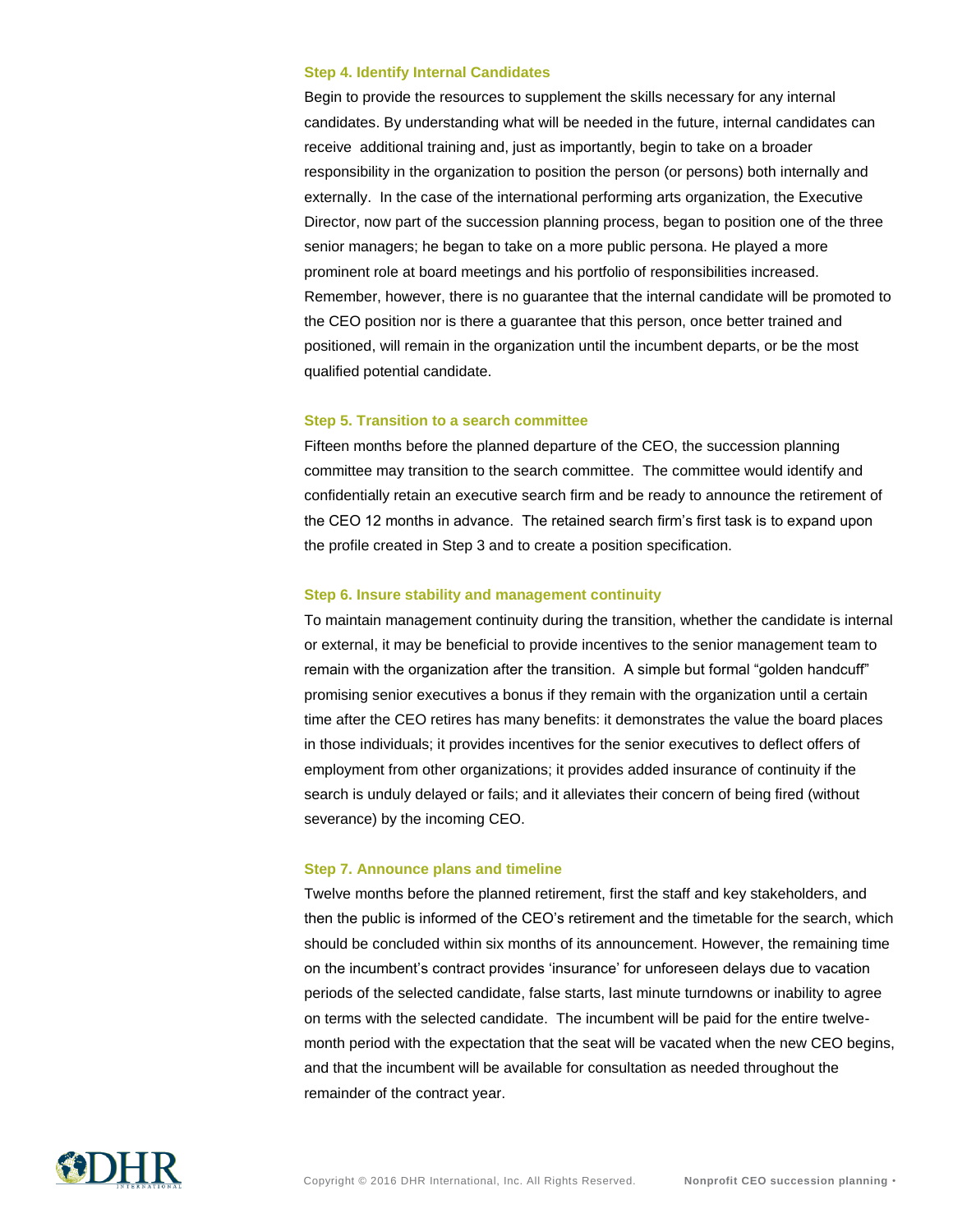#### **Step 8. Create an onboarding plan**

Create an onboarding plan for the new CEO and ensure that members of the search committee participate. Also, plan for an overlap between the current and new CEO of up to two weeks, but no more than four.

## Conclusion

*The international arts organization engaged a search firm and followed the steps outlined above. Six external candidates and one internal candidate were interviewed. The internal candidate, who was positioned by the Executive Director, was offered the position. Because there was a national search, the internal candidate gained the imprimatur of credibility. Today, some three years forward, he leads the organization toward the completion of an endowment campaign and a new building, and he has built a stronger management team.* 

Succession planning must be a priority of any well-functioning organization. It requires a commitment from the board, the cooperation of the CEO, and a limited amount of time and financial resources that will avoid costly future interruptions. The best organizations consider CEO succession an integral element of sustainability and a sign of good governance.

### **Nonprofit CEO Succession Planning Timeline**

| Five years prior to<br><b>CEO</b> retirement                                                                                                                        | 15 months prior                                                                                                                         | 12 months prior                                                                                         | 6-3 months prior                                                                |
|---------------------------------------------------------------------------------------------------------------------------------------------------------------------|-----------------------------------------------------------------------------------------------------------------------------------------|---------------------------------------------------------------------------------------------------------|---------------------------------------------------------------------------------|
| Form succession<br>planning committee<br>Create requirements<br>of next CEO<br><b>Begin to position</b><br>internal candidates<br>Offer contract to<br>retiring CEO | Create search committee<br>$\blacksquare$ Retain executive<br>search firm<br>Provide retention<br>contracts to key senior<br>management | Announce search<br>and planned retirement<br>(or departure) of CEO<br>■ Conduct candidate<br>interviews | $\blacksquare$ Announce hire of<br>new CFO<br>$\blacksquare$ Arrange transition |